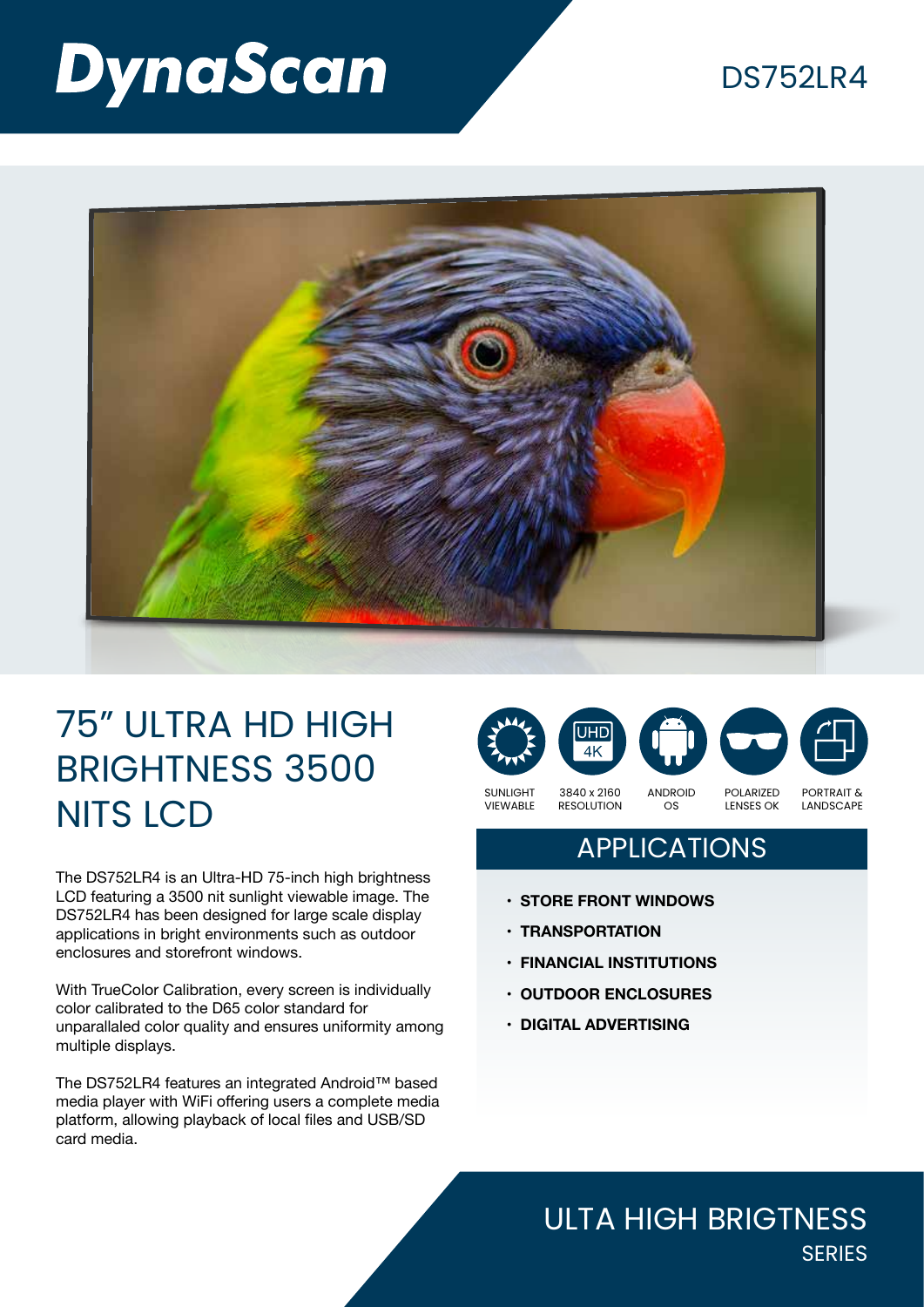# SPECIFICATIONS

| <b>PANEL</b>          | <b>LCD Panel Type</b>              | 75 inches LCD                                           |
|-----------------------|------------------------------------|---------------------------------------------------------|
|                       | <b>Native Resolution</b>           | 3840 x 2160                                             |
|                       | <b>Backlight</b>                   | <b>LED</b>                                              |
|                       | <b>Brightness</b>                  | 3500 nit (typical)                                      |
|                       | <b>Default Color Temperature</b>   | D65 (6500 K)                                            |
|                       | <b>Contrast Ratio</b>              | 3,000:1                                                 |
|                       | <b>Color Depth</b>                 | 10 bit                                                  |
|                       | <b>Color Gamut</b>                 | <b>72% NTSC</b>                                         |
|                       | <b>Response Time</b>               | 8 ms (typ)                                              |
|                       | <b>Viewing Angle</b>               | 178°/178°                                               |
|                       | <b>Light Life Time</b>             | 100,000 hrs (typ.)                                      |
|                       | <b>Blackening Defect Free</b>      | Up to 110°C (230°F)                                     |
|                       | <b>Panel Surface</b>               | Haze 3%, 2H, QWP                                        |
| <b>POWER</b>          | <b>Power Supply</b>                | Internal                                                |
|                       | <b>Rated Voltage</b>               | 100 V ~ 240 V, 50 Hz / 60 Hz                            |
|                       | Power On Mode                      | 420 W (typ), 800 W (max)                                |
| <b>MECHANICAL</b>     | Bezel Width (T/B/L/R)              | 18.6 / 18.6 / 17.8 / 17.8 mm                            |
|                       | <b>Cabinet Color</b>               | <b>Black</b>                                            |
|                       | Monitor Dimension (LxHxD)          | 1688 x 967.5 x 94.2 mm [66.5" x 38.1 x 3.7"]            |
|                       | Monitor Weight (set/package)       | 60 kg / 68 kg [132.3 lb / 149.9 lb] (TBC)               |
|                       | <b>VESA Mounting (dimension)</b>   | 800 x 400 mm                                            |
|                       | Orientation                        | Portrait / Landscape                                    |
| <b>USER INTERFACE</b> | Language                           | English                                                 |
|                       | Proof of Image Retention           | Yes                                                     |
|                       | <b>Dimming Control (DCR)</b>       | <b>Yes</b>                                              |
|                       | <b>On/Off Scheduling</b>           | <b>Yes</b>                                              |
|                       | <b>Ambient Light Sensor</b>        | <b>Yes</b>                                              |
|                       | <b>External Control</b>            | RS-232 (In), RJ45                                       |
|                       | <b>Internal Temperature Sensor</b> | <b>Yes</b>                                              |
|                       | <b>Built-in IR Sensor</b>          | Front                                                   |
| <b>IO PORTS</b>       | <b>HDMI 2.0</b>                    | In $(x2)$ [HDCP]                                        |
|                       | <b>DisplayPort</b>                 | ln(x1)                                                  |
|                       | <b>RS-232</b>                      | In $(x1)$ , Out $(x1)$                                  |
|                       | <b>RJ-45</b>                       | (x1)                                                    |
|                       | Audio                              | Out $(x1)$                                              |
|                       | <b>USB 2.0</b>                     | In (x1), Service Port (x1)                              |
|                       | <b>SD Slot</b>                     | (x1)                                                    |
|                       | Mini USB                           | In (x1) (optional ESK only)                             |
| <b>ENVIRONMENT</b>    | <b>Operating Temperature</b>       | $0^{\circ}$ C ~ 45°C (32°F ~ 113°F)                     |
|                       | <b>Storage Temperature</b>         | $-20^{\circ}$ C ~ 60°C (-4°F ~ 140°F)                   |
|                       | <b>Humidity</b>                    | $10\% \sim 80\%$ RH Non-condensing                      |
| <b>ACCESSORIES</b>    | Included                           | Power Cable, Remote Controller (with<br>batteries), QSG |
| <b>CERTIFICATION</b>  | CE / FCC / ROHS                    |                                                         |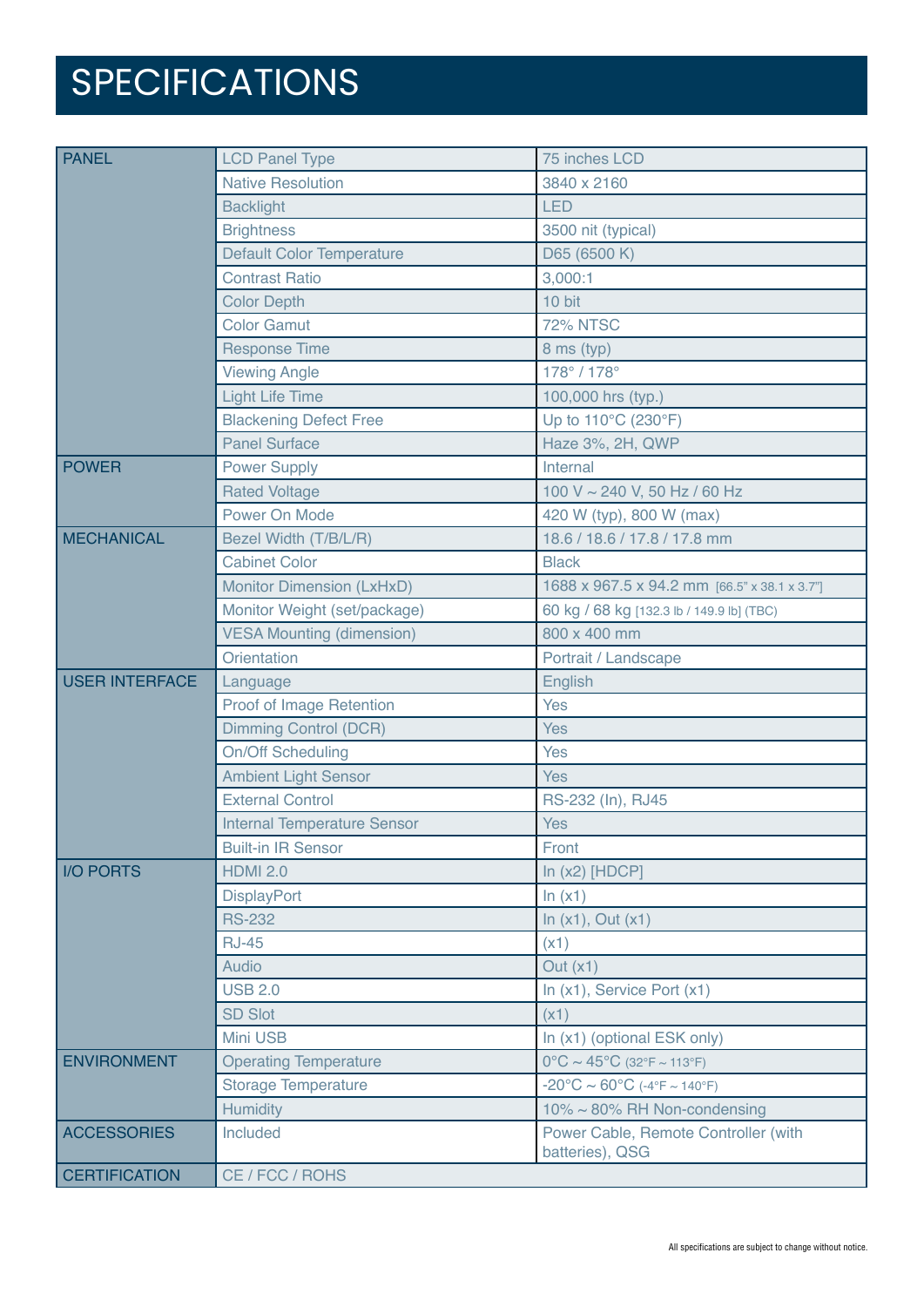# DIMENSIONS

![](_page_2_Figure_1.jpeg)

INTERFACE

![](_page_2_Figure_3.jpeg)

# INTERNAL PLAYER

| <b>INTERNAL PLAYER</b> | <b>Operating System</b>      | Android 7.1                                                                                                                                     |
|------------------------|------------------------------|-------------------------------------------------------------------------------------------------------------------------------------------------|
|                        | Processor                    | ARM Cortex-A17 1.6 GHz, Quad-Core                                                                                                               |
|                        | <b>Clock Speed</b>           | $1.6$ GHz                                                                                                                                       |
|                        | <b>Main Memory Interface</b> | 2GB DDR3                                                                                                                                        |
|                        | Graphics                     | Mali764                                                                                                                                         |
|                        | Storage (FDM)                | 8GB eMMC Flash                                                                                                                                  |
|                        | Multimedia                   | 4K VP9/H265/H264 video decoders, up to<br>60fps, 1080P other video decoders (VC-1,<br>MPEG-1/2/4, VP8) 1080P video encoder for<br>H.264 and VP8 |